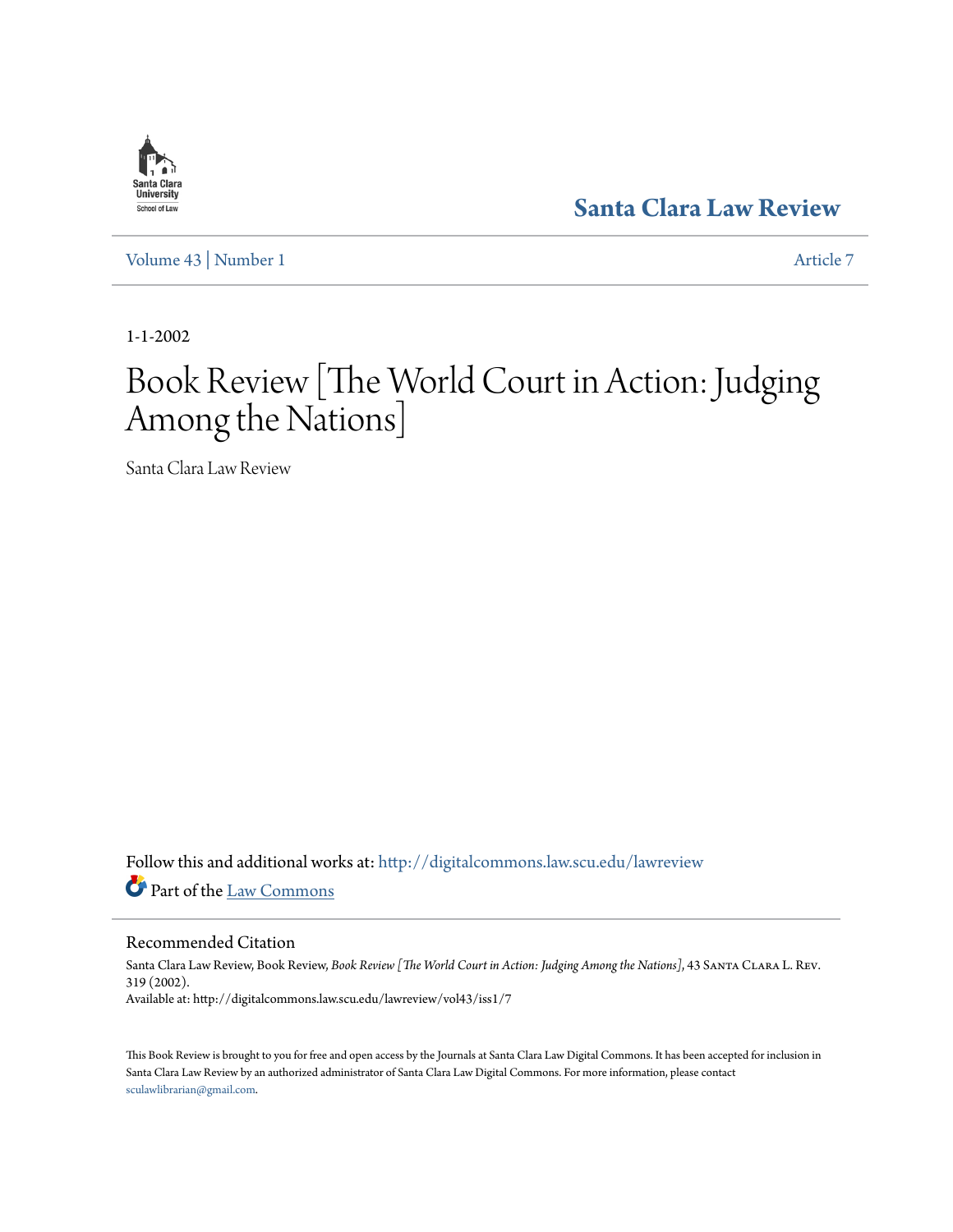#### **BOOK REVIEW**

**The World Court in Action: Judging Among the Nations. By** Howard **N.** Meyer, 2002. Lanham, Maryland: Rowman **&** Littlefield Publishers, 2002, **Pp. 309.** Softcover. **\$26.95.**

#### *Reviewed by* **Jennifer** R. **Johnson\* & Ami Mudd De Celle\*\***

#### **1.** INTRODUCTION

In **1905,** Massachusetts led the United States in instituting an order for all schools to celebrate May **18,** the anniversary of the first Hague Conference,<sup>1</sup> an international conference set up to discuss establishing the "American idea" of substituting law for war.<sup>2</sup> By contrast, international law is not even part of the standard curriculum in American law schools today; rather it is a "subject for specialists."<sup>3</sup> For those who want to learn about the history of the "World Court"<sup>4</sup>

**<sup>\*</sup>** Editor-in-Chief, Santa Clara Law Review, Volume 43; i.D. Candidate, Santa Clara University School of Law; B.A., University of California, Santa Barbara.

<sup>\*\*</sup> Book Review Editor, Santa Clara Law Review, Volume 43; J.D. Candidate, Santa Clara University School of Law; B.A., University of California, Los Angeles.

<sup>1.</sup> See HOWARD N. MEYER, THE WORLD COURT IN ACTION: JUDGING AMONG THE NATIONS 26 (2002). May 18, 1899, was the first day of the Hague conference, set up to discuss the ongoing arms race, the rules of warfare, and methods of avoiding war through alternative dispute resolution. *See id.* at 17. Hague, the capital of the Netherlands, was the first to be asked and offered to house the conference. *See id.* at 14.

*<sup>2.</sup> See id.* at 13. The concept was often deemed an "American idea" or "plan" because the idea was the result of a peaceful arbitration between the U.S. and the English over the attacks **by** the English ship called *The Alabama. See id* at *5; see also infra* Part **II.** In addition, many of the ideas for the structure and function of the World Court were based upon the U.S. Supreme Court, which had successfully, save the Civil War, settled the differences of the thirteen original, independent colonies. *See id* at 14. The World Court [hereinafter the Court] is the unofficial shorthand for the International Court of Justice, the mission of which is to judge and decide disputes that nations are unable to decide among themselves.

*<sup>3.</sup> See id.* at 5. These sentiments were expressed by Midwest philosopher Haskell Fain in 1987. *See id.* The law of Nations (international law) has slowly developed since 1648, the end of the Thirty Years' War in Europe. The law came from no sovereign decree, rather it evolved much like common law, and early on it was called "Customary Law." *See id.* at 5.

<sup>4.</sup> One enduring result of the conference was the creation of what was to become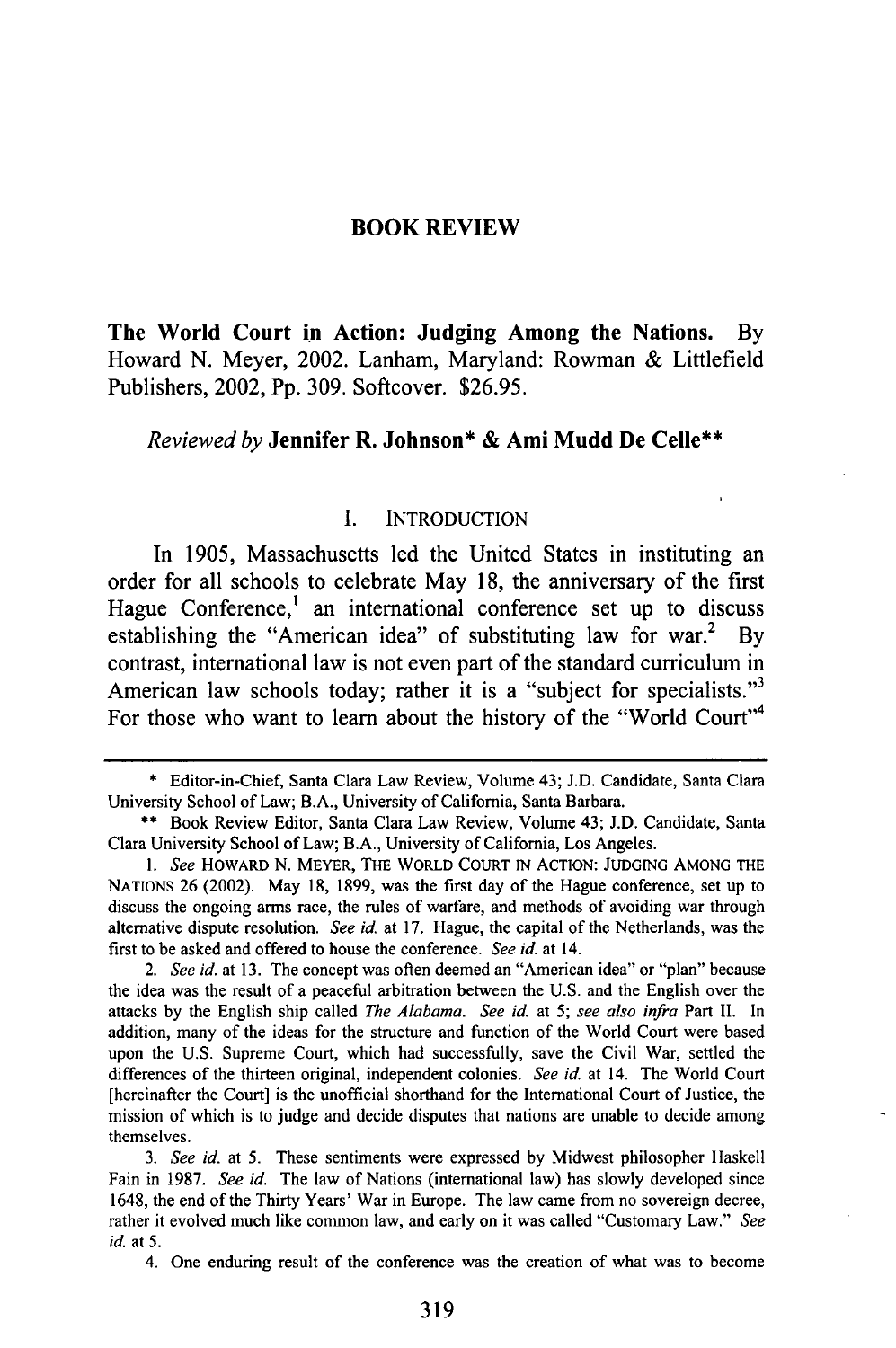and the United States' role in its formation, evolution, and effectiveness,<sup>5</sup> Howard N. Meyer's book, The World Court in Action: Judging Among the Nations,<sup> $6$ </sup> is a good primer on the topic. Meyer is a lawyer and well-regarded social historian,<sup>7</sup> and his familiarity and comfort with the subject matter shines through as he details the creation and key decisions of the Court.

Through illustrations of the purpose and practice of the Court, Meyer shows how American refusal to submit disputes with other nations to the Court seems, in thewords of the **U.S.** State Department's Earnest A. Gross,<sup>8</sup> "out of keeping with the traditional American respect for the judicial process as prime guarantor of the rule of law."<sup>9</sup> In his book, Meyer follows two themes: **(1)** Americans have helped, and ultimately succeeded in creating a World Court; and (2) the World Court now exists as an able institution reflecting American effort that should bring pride to the United States. $^{10}$ 

Meyer makes a strong and persuasive argument for why the United States should become a true participant in what could then legitimately be called *the* World Court, a court formed as a result of a successful **U.S.** arbitration experience and based upon the **U.S.** Supreme Court.<sup>11</sup> The resulting book is an articulate, authoritative, well-written analysis of the history of the Court; **U.S.** support of, and

*6. See* MEYER, *supra* note 1.

today's International Court of Justice (ICJ), or "World Court." *See id.* at 18. At the end of the conference, the Permanent Court of Arbitration was established **-** a precursor to today's World Court. *See id.*

<sup>5.</sup> The goal of such a tribunal was to create a neutral third party arbiter to settle disputes between nations instead of turning to war. *See id.* at xi. Although the 1899 Conference partially succeeded in that goal, the Court at that time was not a "true" court. *See id.* at 18. It was an international dispute resolution body, but it left arbitration by the Court a voluntary matter, left the U.S. Senate free to veto U.S. participation in individual cases, and failed to include the permanent career judges as the original visionaries had intended. *See id.* at 18-19. One aspect of the former Court exists today, U.S. refusal to agree to mandatory jurisdiction by the Court. *See id.* at xi. However, until 1985, the United States subscribed to "elective compulsory jurisdiction" (although with specific limiting reservations), wherein members of the United Nations (under the procedures of the Court at that time) through their voluntary membership agreed to arbitrate international disputes at the court. *See id.* at 95-98.

<sup>7.</sup> Meyer focuses on the history of major epochs and emblematic political actors. His other books include THE MAGNIFICENT ACTIVIST: THE WRITINGS OF THOMAS WENTWORTH HIGGINSON (2000) and THE AMENDMENT THAT REFUSED TO DIE: EQUALITY & JUSTICE DEFERRED THE HISTORY OF THE FOURTEENTH AMENDMENT (2000), the later of which was nominated for a Pultzer Prize. *See id.* at 311.

*<sup>8.</sup> See id.* at 98. Mr. Gross was U.S. ambassador to the United Nations in the early 1950s. *See id.*

*<sup>9.</sup> See id.*

<sup>10.</sup> *Seeid.at235.*

*<sup>1</sup>I. See infra* notes 13-23 and accompanying text.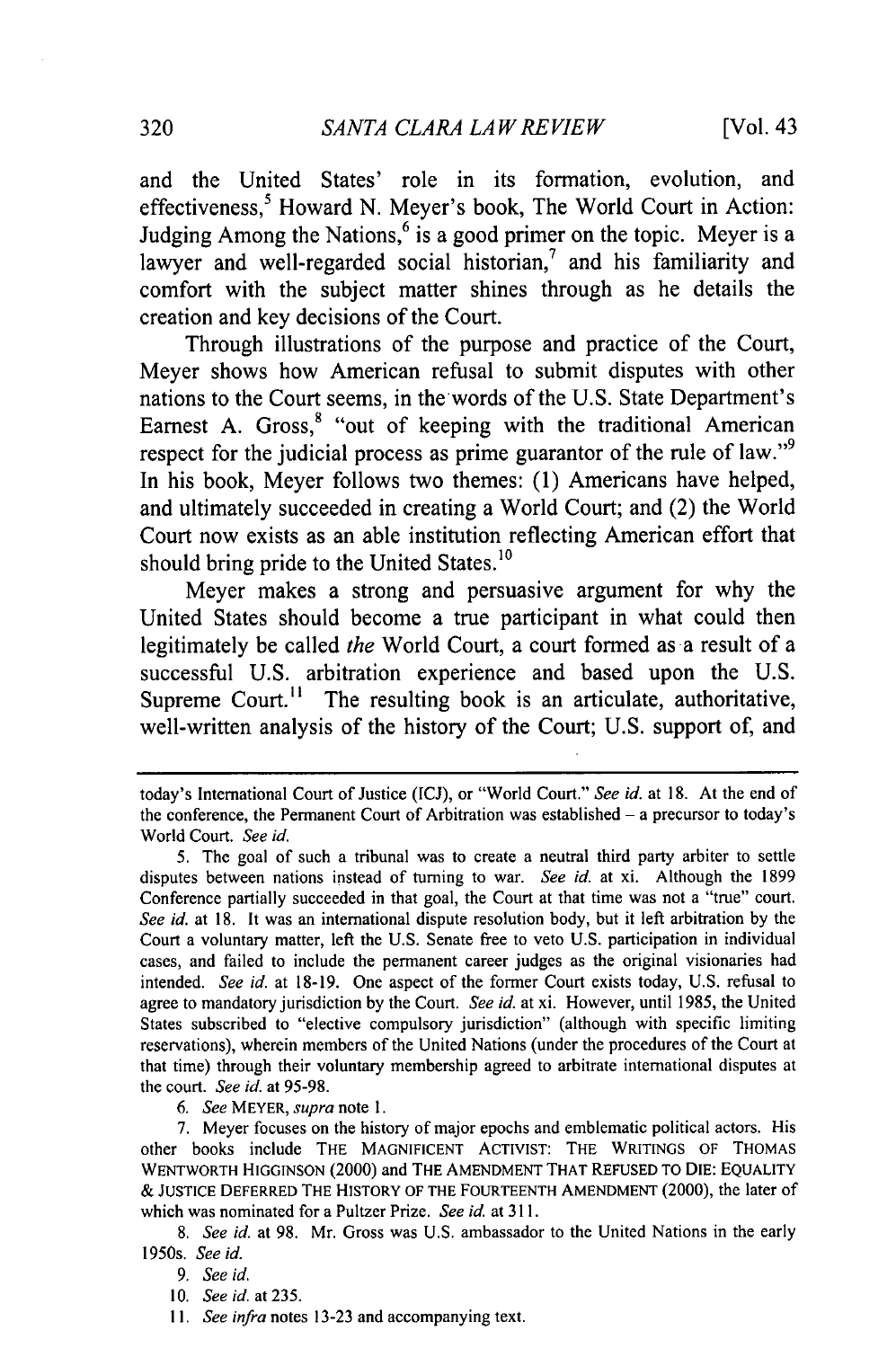later resistance to, participation in the Court; and the almost entirely successful record of the ICJ. However, the title of the book is a bit deceiving. At first glance, one is lead to believe that the book is a summary of World Court decisions. While the book does lay out the Court's decisions, it also achieves Meyer's silent goal of persuading the reader that the World Court is "an untapped resource for peace"<sup> $12$ </sup> in which the United States has shunned full participation. Therefore, a more telling title for his book might be "The World Court in Action and Judging *Our* Nation."

This book review summarizes the major sections of Meyer's book, which include: (1) the idea and formation of the first World Court (prologue-chapter 6); (2) the transition to, and decisions of, the second (present) World Court (chapters 7-15, 17-18); and (3) a discussion of whether the World Court was a success or a failure (chapter 16 and throughout).

# II. THE IDEA AND FORMATION OF THE FIRST WORLD COURT

Although this section of Meyer's book is very fact-intensive, the historical background he presents is helpful to the average reader and likely expands the book's audience, as Meyer makes the Court's detailed history easy for the layman to understand.

As detailed in the book, in 1862 the English ship *The Alabama,* later joined by other ships, conducted a series of attacks on a total of eighty U.S. merchant ships. The U.S. public was enraged when the USS *Kearsage* sank the *Alabama,* finding this act no less treasonous than the attacks retaliated against.<sup>13</sup> Then President Andrew Grant avoided further confrontation by negotiating a treaty to submit the *Alabama* claims to neutral, third party arbitration. 14 The U.S. damage award was \$15.5 million (roughly the value of the destroyed ships), but the greater victory was held to be "for peace and arbitration."<sup>15</sup> This success was seen as definitive evidence of the feasibility of substituting arbitration for war,<sup>16</sup> and fueled discussion by European peacemakers for a permanent arbitration tribunal, which they called the "American

<sup>12.</sup> See Howard N. Meyer, The *World Court: An Untapped Resource for Peace,* SOKA GAKKAI INT'L **Q.,** No. 17 (July 1999),

available *at* http://www.sgi.org/english/archives/quarterly/9907/perspective.html [hereinafter SGI website].

<sup>13.</sup> *See* MEYER, *supra* note 1, at 1-2.

<sup>14.</sup> See id. at 2.

*<sup>15.</sup> See id.* These are the words of admiral and historian Samuel Eliot Morrison. *See id.*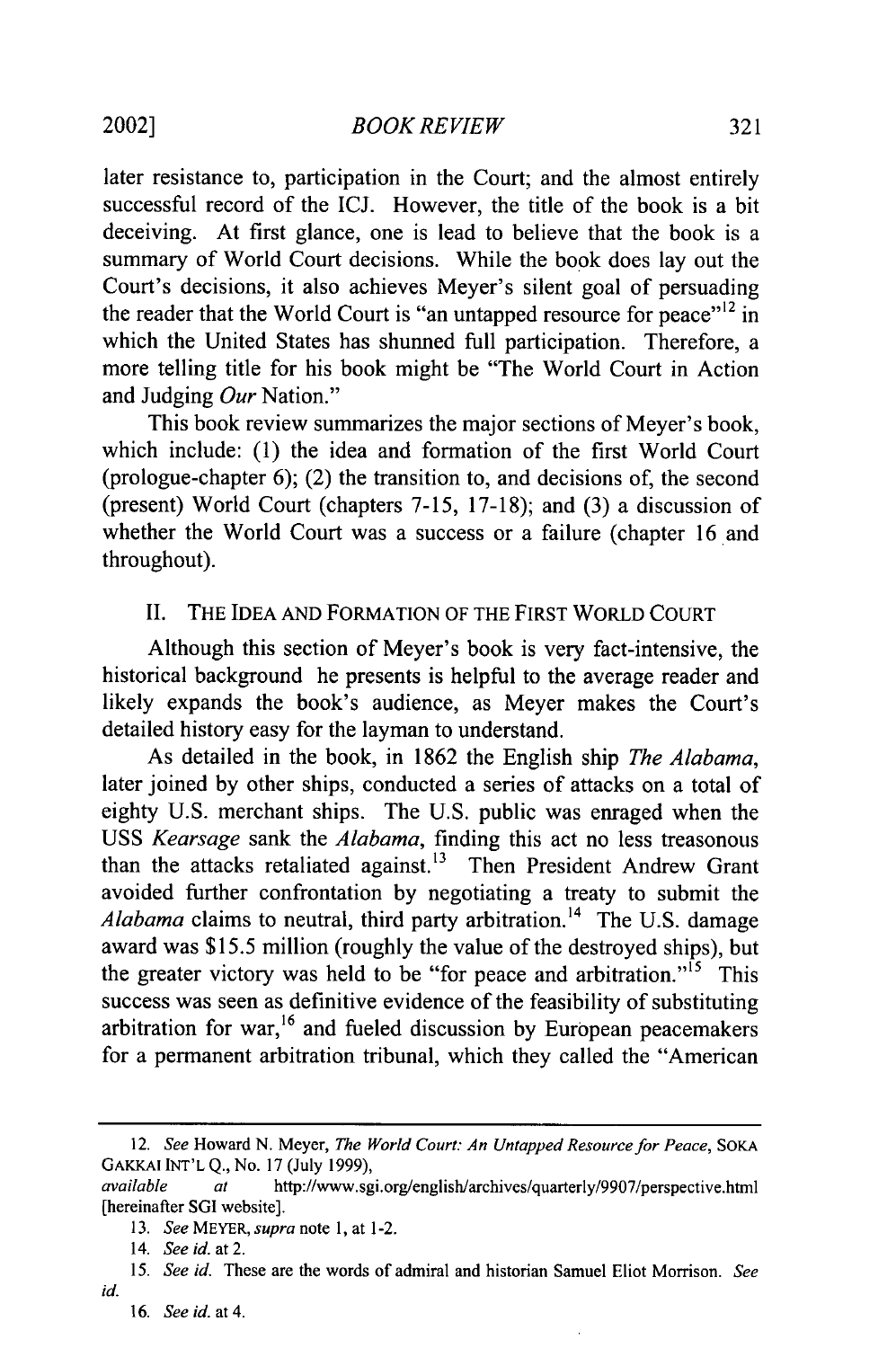plan."<sup>17</sup>

The culmination of U.S. and foreign energies<sup>18</sup> resulted in the Hague Conference of 1899.<sup>19</sup> Although the concept of an international court of arbitration was only one of the goals of the conference, it became the central aspect of it.<sup>20</sup> What emerged was the so-called Permanent Court of Arbitration, which contained the essential features of the American plan, but contained no commitment to arbitrate, a feature that would cripple the Court's virility for decades to come.<sup>21</sup>

The international response to the results of the conference was the negotiation of more than 150 treaties within a few years.<sup>22</sup> However, many believed the aims of the Court were not yet satisfied. Ideas emerged for converting the Court to an entity with a true panel of permanently sitting judges and for a second Hague Conference.<sup>23</sup> One ironic flaw the first conference suffered was the exclusion of the Central and South American countries-ironic because arbitration had flourished among these nations in the nineteenth century.<sup>24</sup>

When the Court had sat for a few years with no case yet decided, President Theodore Roosevelt<sup>25</sup> became interested in supporting the Court. When Roosevelt asked Baron d'Estournelles, a French Parliament member who had been to Hague in 1899, what he could do to help, the baron suggested Roosevelt could give life to the Court, which he did.<sup>26</sup>

- **19.** *See MEYER, supra note* **1,** at 18.
- 20. *See id.* at 19.
- 21. *See id.* at 18-19, xi. The conference ended in July, 1899. *See id.*
- 22. *See id. at 21.*
- 23. *See id.*

25. Roosevelt was the successor to McKinley'upon his assassination on September 6, 1901. *See MEYER, supra* note 1, at 22.

26. *See id.* at 24. President Roosevelt first agreed to show support for the idea of an international court in an effort to win support of as many as possible in the growing peace movement. Later, Roosevelt would be seen as a peacemaker in the war between Japan and

<sup>17.</sup> *See id.* at 5; *see also supra* note 3. American peace groups, including The American Peace Society, the Universal Peace Union, and the Women's Christian Temperance Union joined in galvanizing U.S. participation in a plan for peace through arbitration. *See* MEYER, *supra* note **1,** at 13-14. An early leader of the U.S. effort was Edward Everett Hale, who predicted in 1879 that the United States would lead an effort to form an international tribunal by the turn of the century. *See id.* at 12-14. Hale was joined by Edwin D. Mead, also a leader in reform activities. *See id.*

<sup>18.</sup> Invitations to the initial Hague meeting were sent only to nations with diplomatic ties to Czar Nicholas **II** of Russia, so the Latin American countries, save Mexico, were excluded. *Id.* at 22.

<sup>24.</sup> *See id.* at 22. During the nineteenth century, the theory and practice of arbitration flourished, illustrated by the sculpture known as "The Christ of the Andes" towering over the Argentina-Chile border. The statue symbolized the peaceful end of conflict over Patagonia to the south of the two countries, the arbitration over which Edward VII of Britain had been arbitrator. *See id.*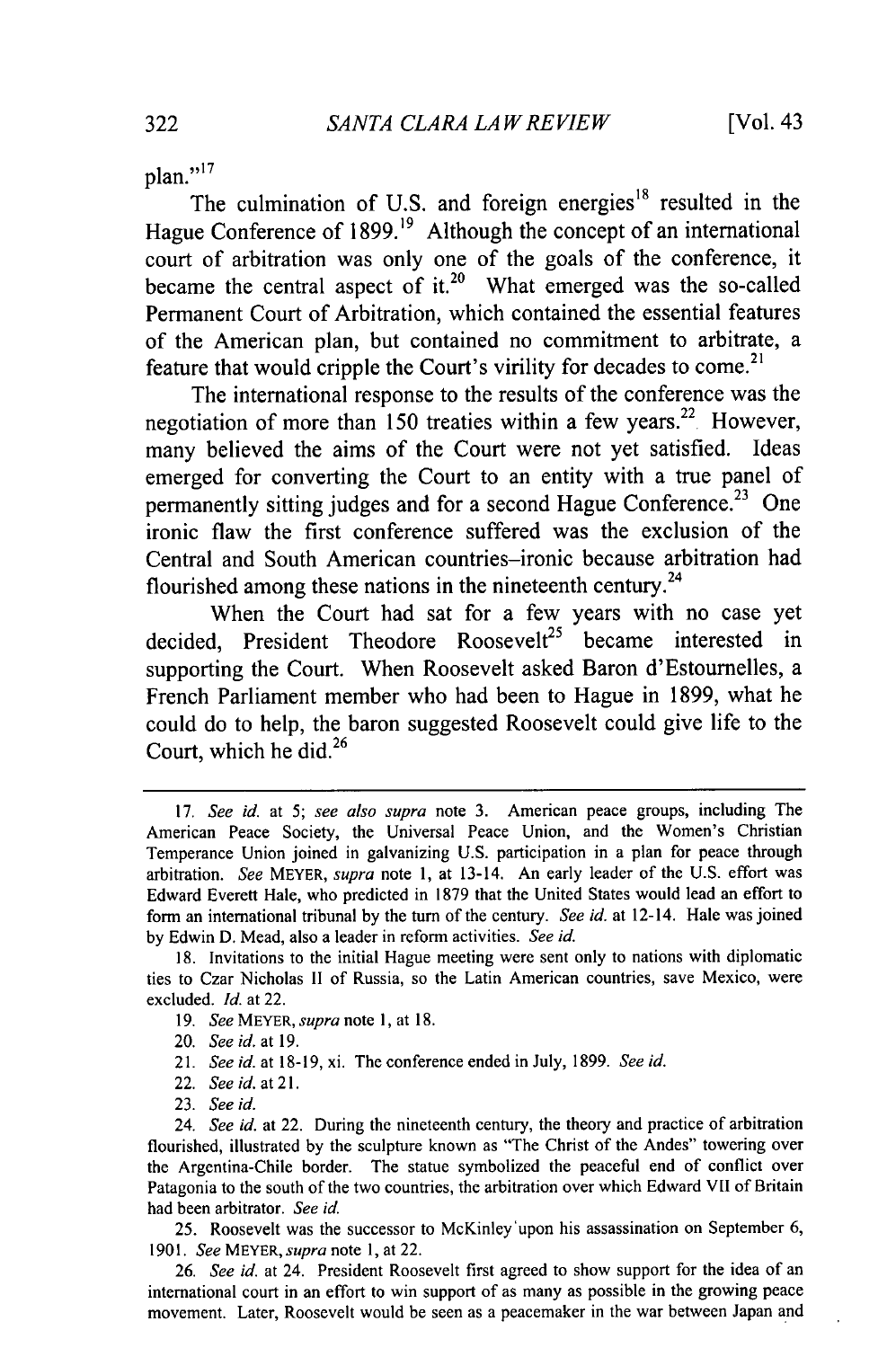The first case the Court decided was a dispute between the United States and Mexico over the "Pious Fund," which was a 200 year old Jesuit investment supporting priestly work in California when the state was a remote province of Mexico; the countries were in conflict, each believing it was the proper owner of the fund.<sup>27</sup> A formal hearing was held at the Hague for ten days, and the five-judge panel held that the bishops' rights survived the separation of California and Mexico.<sup>28</sup> Shortly thereafter, Andrew Carnegie, a multi-millionaire and industrialist, offered the funds to build a "courthouse" to hold the Court, which came to be called the "Peace Palace."<sup>29</sup>

In 1904, war erupted between Japan and Russia, although both countries had signed the treaty.<sup>30</sup> Despite the war, the Hague II Conference was imminent by 1907; during the conference a plan of organization for the World Court was created by the forty-six nations in attendance, and then was shelved for several years.<sup>31</sup> After the war, which was soon followed by World War I, some believed the Court was a failure.<sup>32</sup> However, Jane Addams, who had won worldwide fame as a social worker,  $33$  said that the Court could no more be seen as a failure because of World War I than the U.S. federal government could be seen as a failure because of the American Civil War.<sup>34</sup>

Following World War I, the League of Nations, headed by the efforts of Elihu Root,<sup>35</sup> formed a plan for the Court to be affiliated with the League in just six weeks. $36$  However, the founders of the Court faced the problem of who the "permanent" judges would be when there were forty-six (now 150) countries to select from.<sup>37</sup> The idea was

28. *See id.* at 24.

29. *See id.* The Peace Palace, funded by a donation of \$15 million by Carnegie, was built at the site of the first Hague Conference in the Netherlands. *See id.*

30. *See id.* at 25. Both Japan and Russia had signed the 1899 Covenant of the Hague. *See id.*

31. *See* MEYER, *supra* note 1, at 29.

32. *See id.* at 37.

33. Addams was a pioneer in Chicago's Hull House, a place of relief for the poor and victims of unregulated business exploitation. *See id.* at 38.

34. *See id.* at 37.

35. Seventy-five years old at the time, Root, a former secretary of state and a U.S. senator, had spent fifteen years of his life contributing to the idea of the World Court. *See id.* at 41.

36. *See* id. *at* **41.**

37. *See id.* The number of judges desired was based upon the numer of total number of exisiting nation states at that time. *See id.*

Russia that began in 1904, for which he would receive the Nobel Peace Prize in 1908. *See id.* at 24-25.

<sup>27.</sup> *See id.* at 24. The first case was heard in 1902. Although it would never have led to war, it was still seen as a great success. *See id.*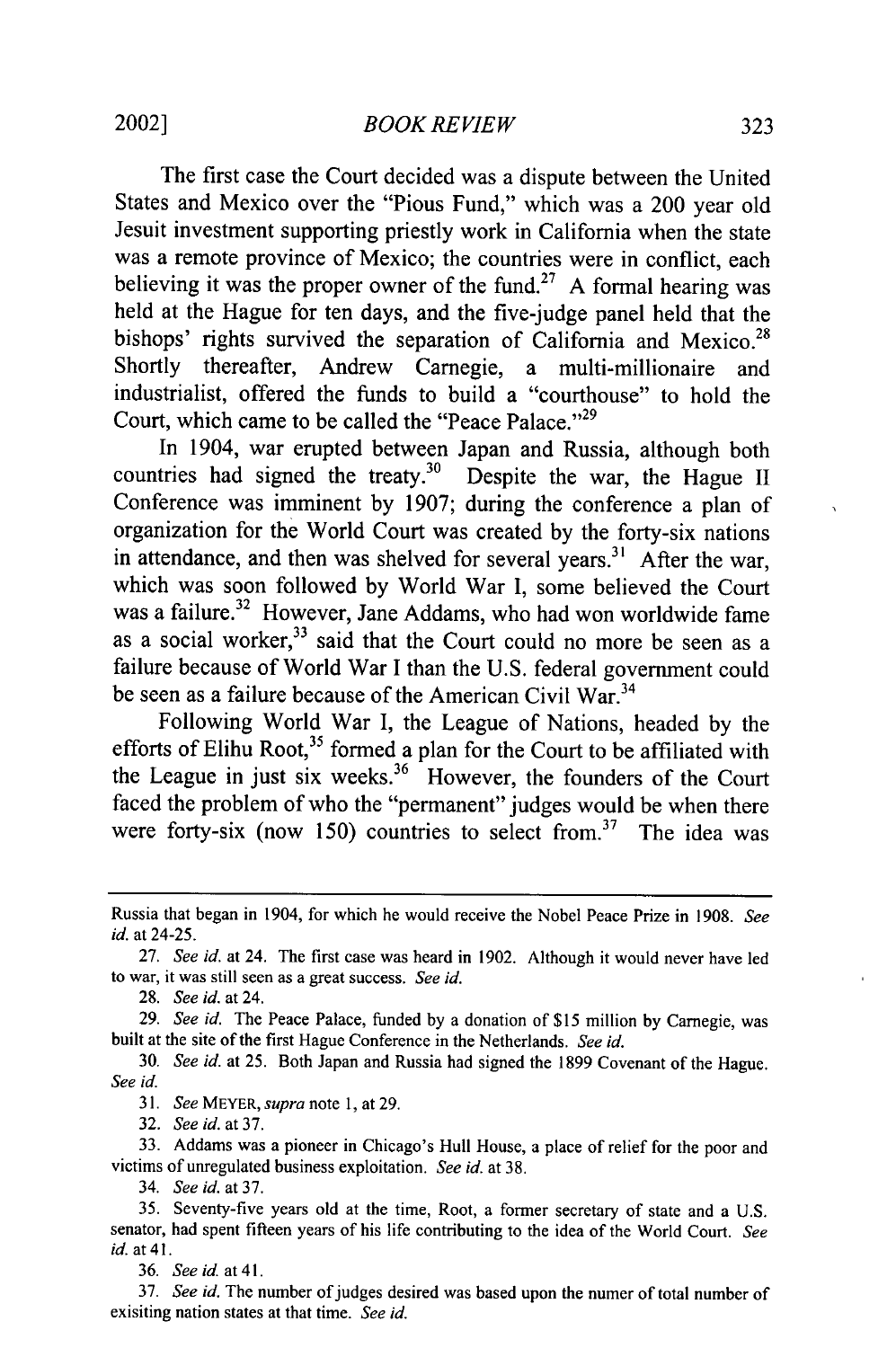again American in origin-mirroring the selection of Senators and Representatives from the several United States.<sup>38</sup>

What the new plan hoped for was "compulsory" jurisdiction for states with unresolved disputes; what it got was "optional" jurisdiction, wherein each nation had the option of subscribing to the "club" and subscription imputed agreement to arbitrate any disputes arising between members of the "club."<sup>39</sup> The other novel feature was the ability for the Court to give advisory opinions, novel in the sense that the United States believed the adversary process to be the best method for resolving disputes. $40$  The provision that made this system possible was that any nation state that believed it had an interest in the outcome of the advisory case could be heard.<sup>41</sup> However, this aspect of the Court also came to be what opposers, including the United States through the leadership of Charles Evan Hughes $42^{\circ}$  and William Edgar Borah,<sup>43</sup> focused on as a reason to abstain from membership in the Court.<sup>44</sup>

Despite United States' opposition, the Permanent Court of International Justice's regular sessions opened for business on June 15, 1922 at the Peace Palace.<sup>45</sup> As Hale had forecast some years before, the Court's cases increased in importance over time.<sup>46</sup> Over the course of eighty years, the two Courts had rendered over 200 decisions, only two of which were not followed.<sup>47</sup> Meyer makes note of the fact that though the Court resulted from strong public interest, there was (and still is) ignorance as to what goes on inside the doors of the "Peace Palace."<sup>48</sup> Meyer sees the words of Sir Alfred Zimmern in the 1920s as relevant still today: "[T]he relationship between the new Court set up at the Hague and the peoples whose law, or laws, it interprets is still

<sup>38.</sup> *See* MEYER, *supra* note **1,** at 41-42. Root suggested the "example which naturally arises in the mind of an American" for how to make a representative system work with such diverse participants, telling the group about the two-chamber U.S. Congress, with equal representation in the Senate and proportional representation in the house. *See id.* at 41.

<sup>39.</sup> *See* id. at 43.

<sup>40.</sup> *See id.* at 43-44. Although unknown at the time, advisory opinions would come to make up a large number of the Court's opinions over the years. *See id.*

<sup>41.</sup> *See id. at 44.*

<sup>42.</sup> Hughes was President Harding's Secretary of State, a lawyer, former leader for reform and liberal causes, former Supreme Court Justice (1910-1916), and former unsuccessful presidential candidate. *See id.* at 46.

<sup>43.</sup> Borah was also lawyer, a senior Senator from Idaho, and an advocate of liberal ideas. *See id.*

*<sup>44.</sup> See* MEYER, *supra* note **1,** at 44-47.

<sup>45.</sup> *See id.* at 57.

<sup>46.</sup> *See id.*

<sup>47.</sup> *See id.* at 57. *See also supra* note 5.

<sup>48.</sup> *See id.* at 78.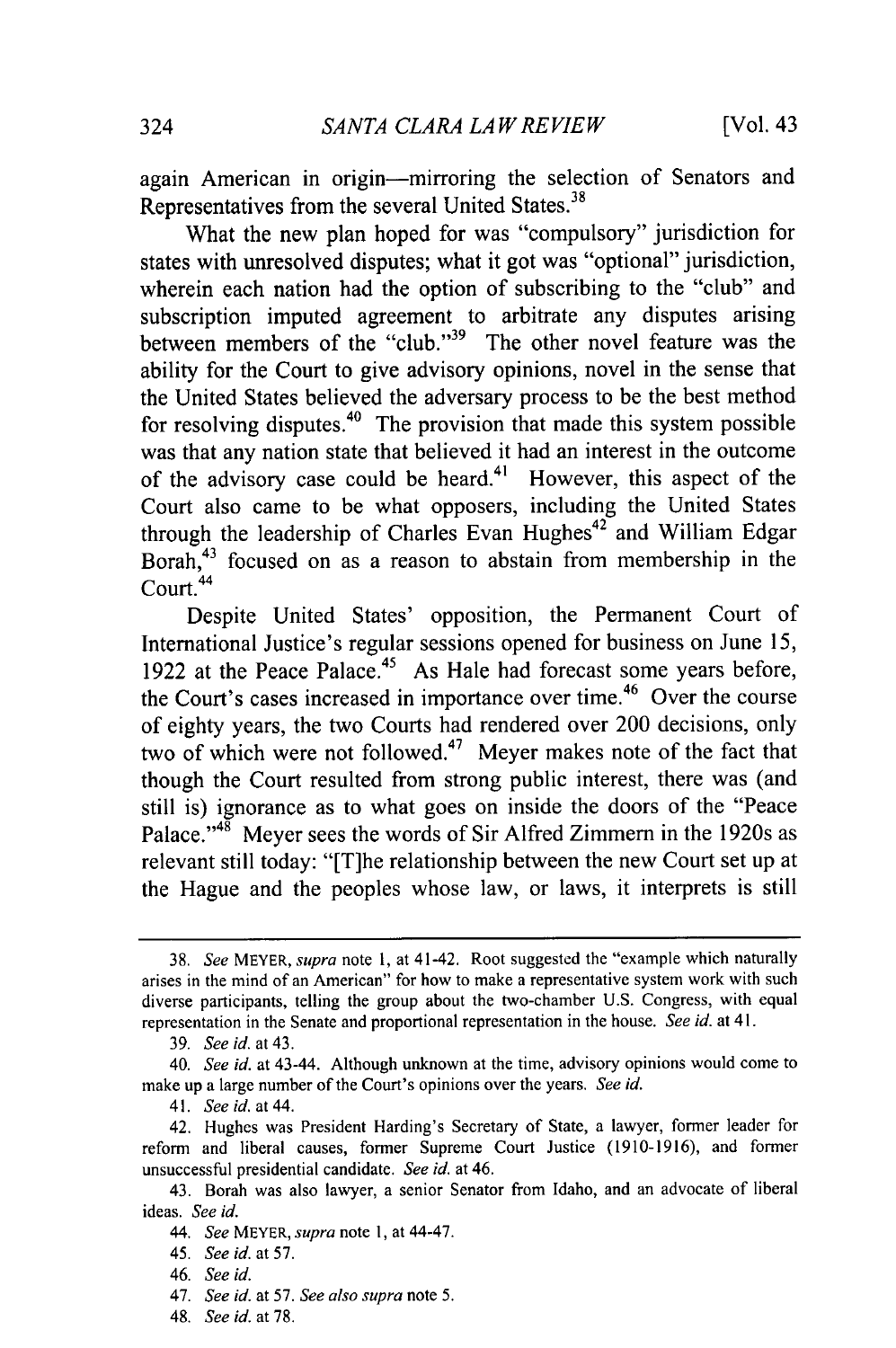2002]

extremely tenuous."<sup>49</sup>

Although public exposure to the Court was minimal, what Meyer sees as the final blows to a true World Court were abstention by the Soviet Union and the action of the U.S. Senate in 1935, which Meyer describes as the United States' "final refusal" to join the international community.50 In September of 1940, the Court shut down as the second World War expanded.<sup>51</sup>

As mentioned earlier, this section is very fact-intensive and therefore a bit more difficult to digest than the rest of the text. In addition, this section is emblematic of the clearly American slant of Meyer's writing.

# **III.** THE **SECOND (AND PRESENT)** WORLD **COURT**

The next section of the book traces the creation of a "new" world court in the aftermath of World War **11.52** Meyer skillfully guides the reader from the prior section's discussion of the first Court into a discussion of how the modem Court was fonned. In particular Meyer does a good job of highlighting the changes made to the structure of the modem Court and why these changes are important to how the Court functions.

As the Second World War came to an end, members of the international community met to discuss plans for a new organization of nations.<sup>53</sup> In 1945, the founding conference of the United Nations (UN) was held in San Francisco, at which delegates discussed, among other things, what form the new World Court should take.<sup>54</sup> There was a general consensus among the international community that the PCIJ had been a success.<sup>55</sup> The UN delegates therefore sought to make the "new" Court largely similar in function and structure to the PCIJ. The new Court-called the "International Court of Justice" (ICJ)<sup>56</sup>-met for the first time on April 18, 1946, at the Peace Palace.<sup>57</sup>

Meyer outlines some noteworthy changes between the PCIJ and the new ICJ. One change was the decision that the new Court would

*<sup>49.</sup>* See id. Zimmern, a diplomat and historian, observed this with regret in his League of Nations history. See generally SIR ALFRED ZIMMERN, THE **AMERICAN** ROAD TO WORLD PEACE *().* See *id.* at 78.

<sup>50.</sup> See MEYER, supra note **1,** at 85.

<sup>51.</sup> See id. at 86.

<sup>52.</sup> See *id.* at 87-99.

<sup>53.</sup> See id. at 87.

<sup>54.</sup> See *id.* at 88.

<sup>55.</sup> See *id.*

<sup>56.</sup> See MEYER, supra note **1,** at 88.

**<sup>57.</sup>** See *id.* at 94; see also supra note 29 and accompanying text.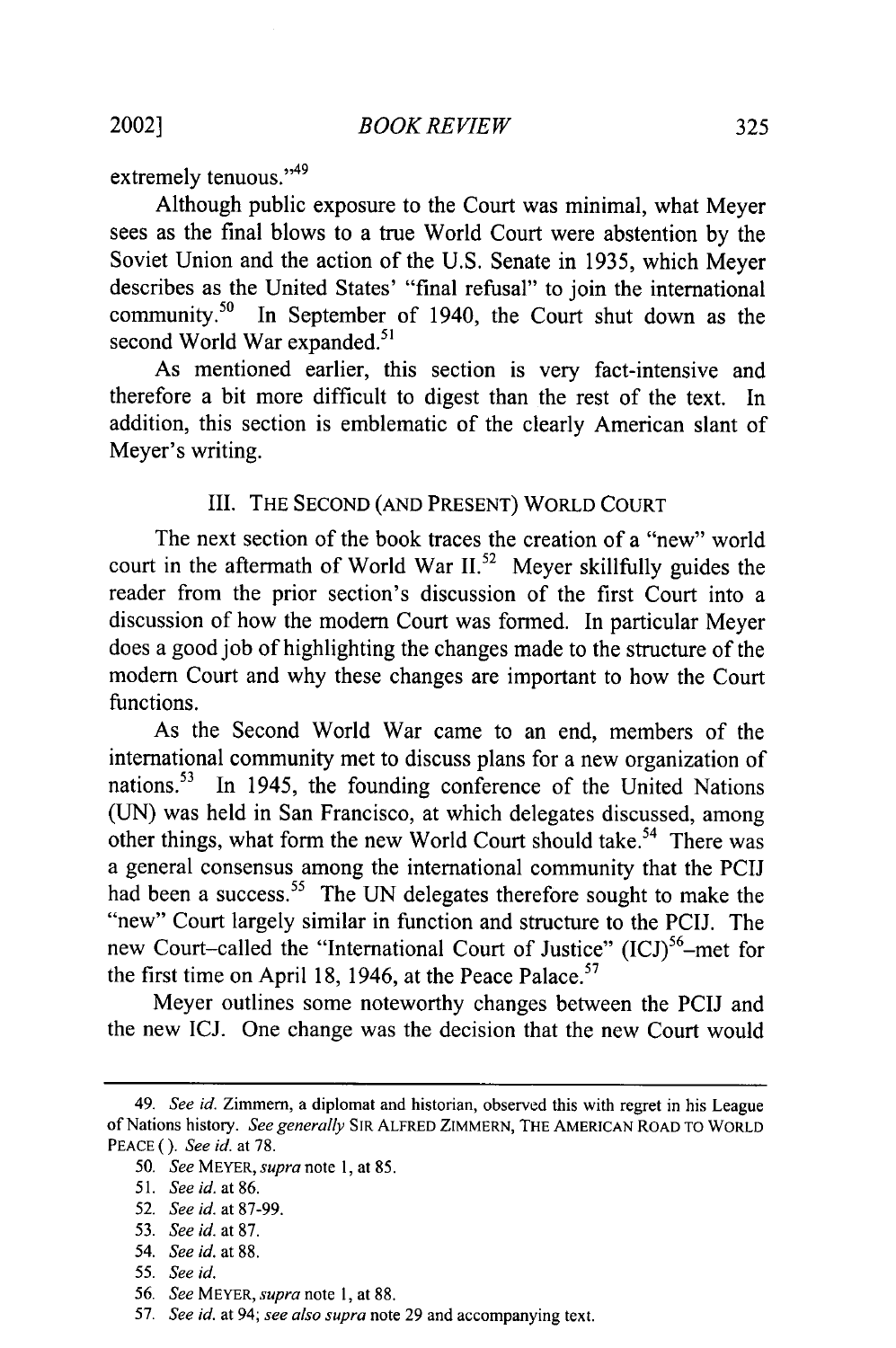[Vol. 43

function as a "principal organ" of the United Nations.<sup>58</sup> This was a fundamental change from the role of the PCIJ, which was a parallel organization to the League of Nations. 59 The new Court's statute was to be adopted simultaneously with the UN Charter and members of the UN were to be automatically subject to the statute's obligations and privileges.<sup>60</sup> Another difference from the PCIJ was the decision to stagger the election of judges. $61$  Borrowing from the process for electing U.S. senators, one-third of the Court's judges were to stand for election every three years<sup>62</sup>—a major step toward ensuring the continuity and efficiency of the Court. An additional change to the function of the Court was a broadening of the availability of "advisory opinions." Although the United States originally resisted the power of the court to issue "advisory" opinions,  $63$  by 1945 the United States delegates recognized the guidance provided by such opinions and supported a broadening of their availability. $64$  Meyer notes that this change allowed more than a dozen UN-related groups to petition the Court directly.<sup>65</sup>

While designing the new Court, the subject again arose about the type of jurisdiction the Court would have over UN members. As Meyer discussed in the first section of the book, most members of the international community favored "universal"<sup>66</sup> jurisdiction, meaning presumption of consent upon joining the  $UN<sup>67</sup>$  However, both the United States and the Soviet Union opposed it.<sup>68</sup> President Truman at first lent his support to such jurisdiction, stating, "If we are going to have a court it ought to be a court that would work, with compulsory jurisdiction."<sup>69</sup> He later backed away from this sentiment when he learned that the U.S. Senate was not in favor of the idea that U.S. foreign policy would be at the mercy of decisions made by a court it could not control.<sup>70</sup> The other UN members were hopeful that in the

<sup>58.</sup> This would mean that the court would have equal standing to both the General Assembly and Security Council. *See* MEYER, *supra* note 1, at 88.

<sup>59.</sup> *See id.*

<sup>60.</sup> *See id.*

<sup>61.</sup> *See id.* at 89.

<sup>62.</sup> Each judge serves a term of nine years, the same term length under the PCIJ. *See id.*

<sup>63.</sup> *See id.* at 89-90.

<sup>64.</sup> *See* MEYER, *supra* note **1,** at 89-90.

<sup>65.</sup> *See id.*

<sup>66.</sup> This type of jurisdiction is also referred to as "compulsory" jurisdiction. *See id.* at 90.

<sup>67.</sup> See *id.*

**<sup>68.</sup>** *See* id.

<sup>69.</sup> *See id.* at 90.

<sup>70.</sup> *See* MEYER, *supra* note **1,** at 90. Meyer provides a brief description of how and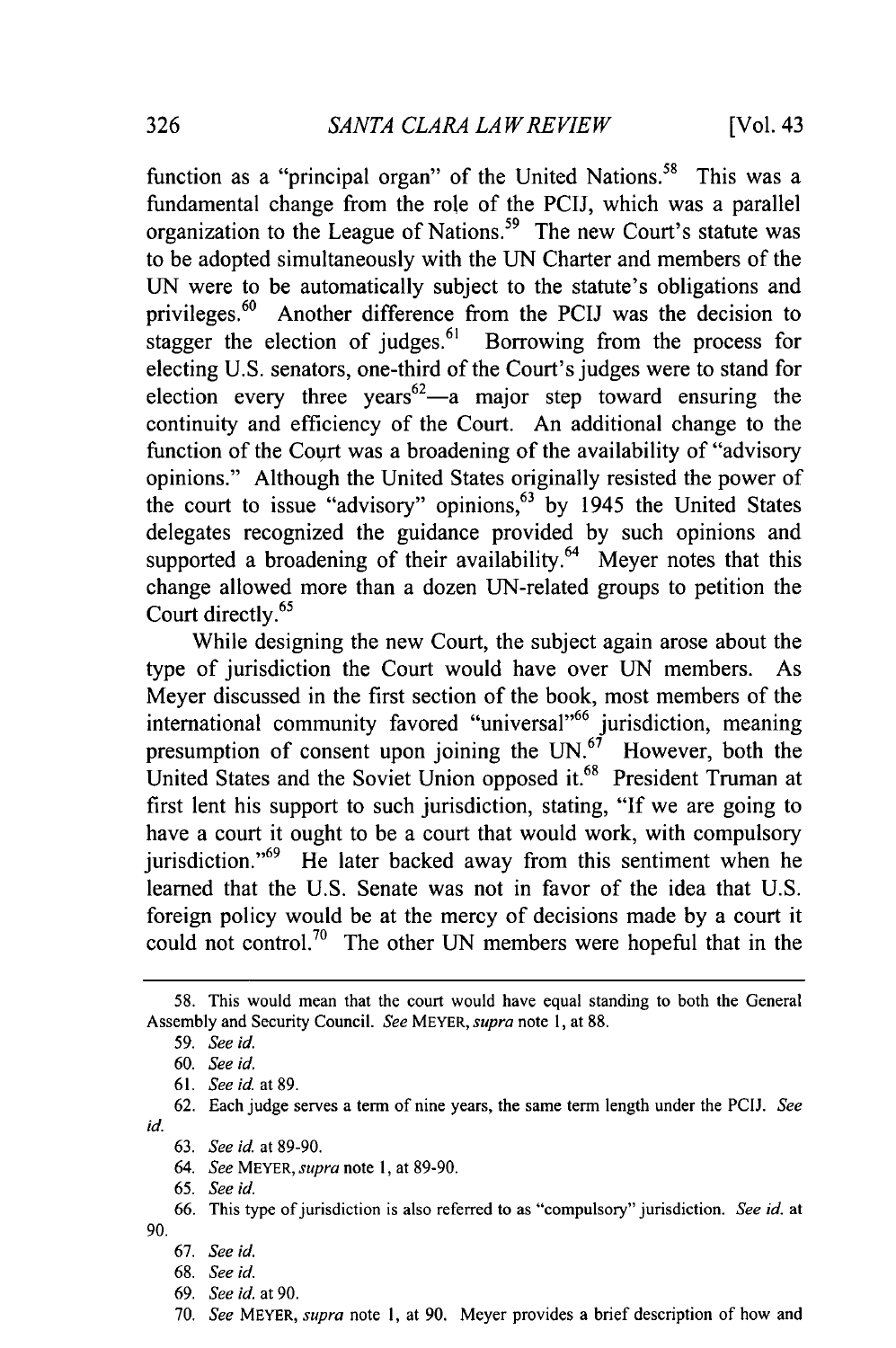future the Court could achieve a somewhat universal impact with more and more nations adhering to the optional clause.<sup>71</sup>

Throughout the book Meyer frequently mentions the reluctance of the United States to submit to the Court's jurisdiction. This can be confusing to the reader because Meyer attempts to explain that the United States was against submission to the Court's jurisdiction but often fails to explain *why* the United States behaves as it does. In this section, for example, Meyer fails to explain specifically why the U.S. Senate would be so concerned with controlling the Court. This absence of explanation leaves the reader wishing that Meyer had provided a bit more information on how many Senators actually were against such jurisdiction, whether such sentiments were drawn across party lines, and whether the American public shared the opinion of the U.S. Senate.

#### IV. THE DECISIONS OF THE ICJ

Meyer spends the remainder of the book outlining some of the ICJ's most important decisions on international law in both adversarial and advisory situations. He examines the role of the Court in interpreting the UN charter itself, highlights some of the Court's decisions on transnational force and global law, and discusses the ICJ's role in African de-colonization. Meyer also discusses the issue of ownership on land and at sea. Finally, he discusses the cases involving East Timor and Kosovo and concludes with a discussion of the Court's role in the effort to ban nuclear weapons.

In general, this section of the book is by far the most interesting. Meyer provides a well-organized look at the major decisions of the ICJ without bogging the reader down with too many details about the cases. While some of the major cases-U.S. hostages in Iran and U.N. sanctions against Libya, for example-made newspaper headlines, many other cases were not covered by the mainstream media. Meyer explains why some of the lesser known cases were important to the development of international law<sup>72</sup> and how others reflected

2002]

why the United States was unwilling, or unable, to submit to the Court's jurisdiction. *See id.* at 95-98.

<sup>71.</sup> *See id.* at 90; see also *id* at 37-50. In 1945 Senator Wayne Morse of Oregon introduced a resolution pushing for President Truman to accept the "optional clause,". thereby submitting the United States voluntarily to the jurisdiction of the Court. *See id.* at 95. The clause was eventually accepted, but Senator Tom Connally added that consent to be sued could be withdrawn in cases of domestic jurisdiction "as determined by the United States." *See id.* at 130.

<sup>72.</sup> For example, Meyer discusses the Court's interpretation of the U.N. charter. *See id.* at p. 103.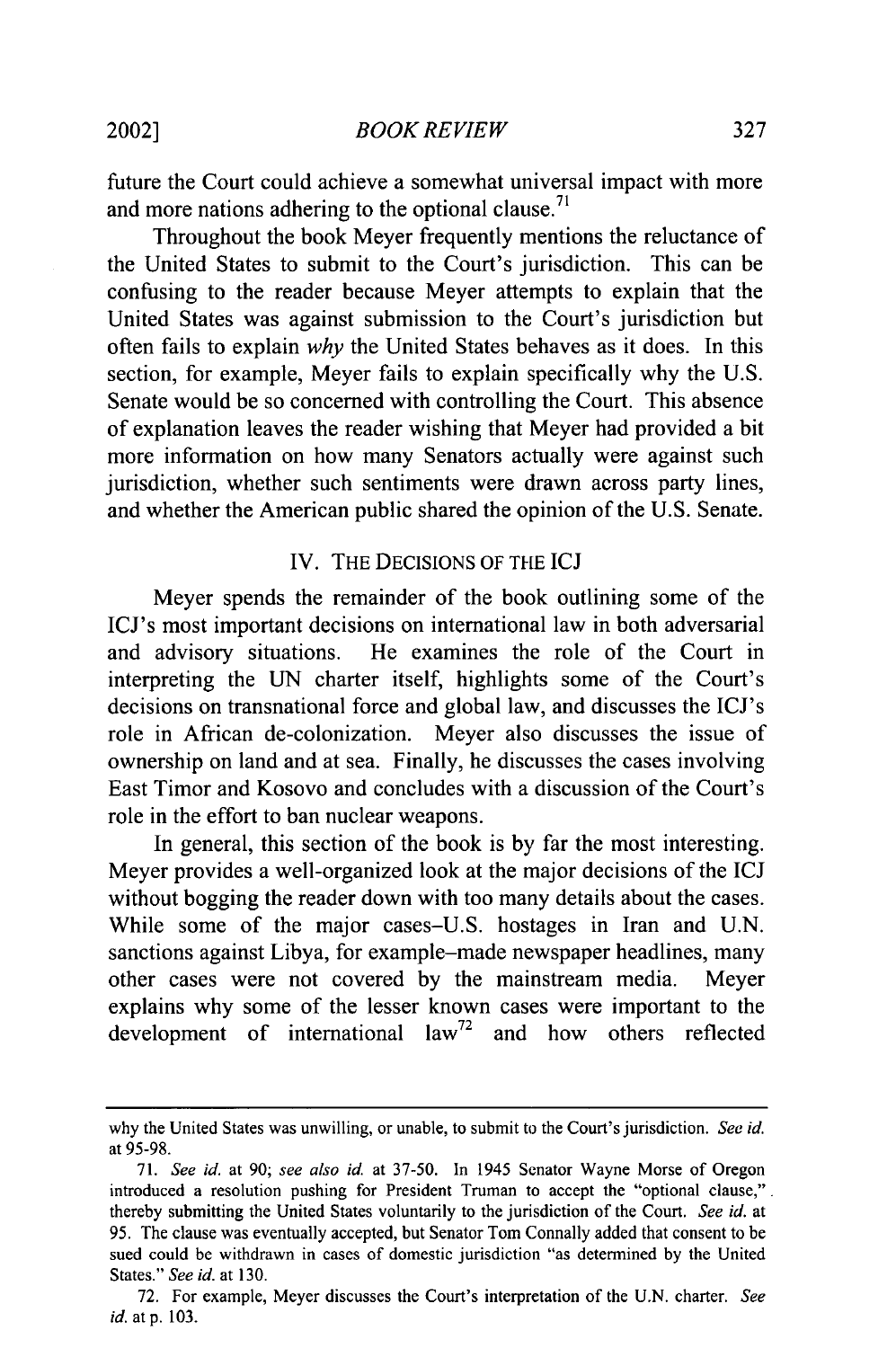developments around the world.<sup>73</sup> In addition, he does an excellent job at describing the better known cases from the perspective of ICJ and allows the readers to better understand how nations, acting as litigants, bring a case before the ICJ, and attempt to have a dispute settled.

# *A. Interpreting the* **U.N.** *Charter*

Soon after the ICJ opened its doors, it reviewed a case whose principle issue was whether the UN had standing to sue a state for reparations. 74 Meyer describes how this case was important to establishing the rights of the newly formed United Nations and setting a precedent for how the Court was going to function in settling disputes involving the U.N. Charter. In 1948 the U.N. sought reparations from Israel for the murder of one of its agents.<sup>75</sup> Meyer notes that while the rules of international law recognized one state's right to take legal action in relation to another state, the question remained whether the UN had a right to take such action on behalf of itself. The General Assembly submitted the matter to the ICJ and requested an advisory opinion.<sup>76</sup> The Court held that the UN could assert a claim, basing its rationale on an approach used by U.S. Chief Justice John Marshall, <sup>77</sup> who gave great respect to the *intent* of the Framers of the U.S. Constitution.78 When applying this approach to the Bernadotte issue, the opinion of the ICJ stated, "To answer this question, which is not settled by the actual terms of the Charter, we must consider what characteristics it was intended to give to the organization.<sup> $279$ </sup> It further opined that the UN was an independent being, which Meyer likens to a corporation, in so much as it is an entity independent of its individual shareholders.<sup>80</sup> After the Court issued the opinion, the UN presented Israel with a claim for damages, which Israel promptly paid in full.<sup>81</sup>

81. *See id. at* **105.**

<sup>73.</sup> For example, Meyer discusses the cases involving African de-colonization and the use of transnational force. *See id.*

<sup>74.</sup> *See MEYER, supra* note 1, at 103.

<sup>75.</sup> In 1948, the Security Council sent the president of the Swedish Red Cross, Count Folke Bernadotte, to Palestine in the hopes that he could successfully broker an end to the conflict that began when the British Mandate ended. *See* id. at 103. Bernadotte's plan was rejected by both sides and three months later, while still trying to mediate between the parties, Bernadotte was murdered by "Jewish assailants." *See id.* UN Secretary-General Trygvie Lie believed that the UN had a right to demand reparations "for injuries to its agents." *See id.*

<sup>76.</sup> *See id.* at 103-04.

<sup>77.</sup> *See id.* at 104.

<sup>78.</sup> *See id.* In one famous opinion Marshall said, "[w]e must never forget that it is a *Constitution* we are expounding." *See id.* at 104.

<sup>79.</sup> *See id.*

<sup>80.</sup> *See* MEYER, *supra* note 1, at 104.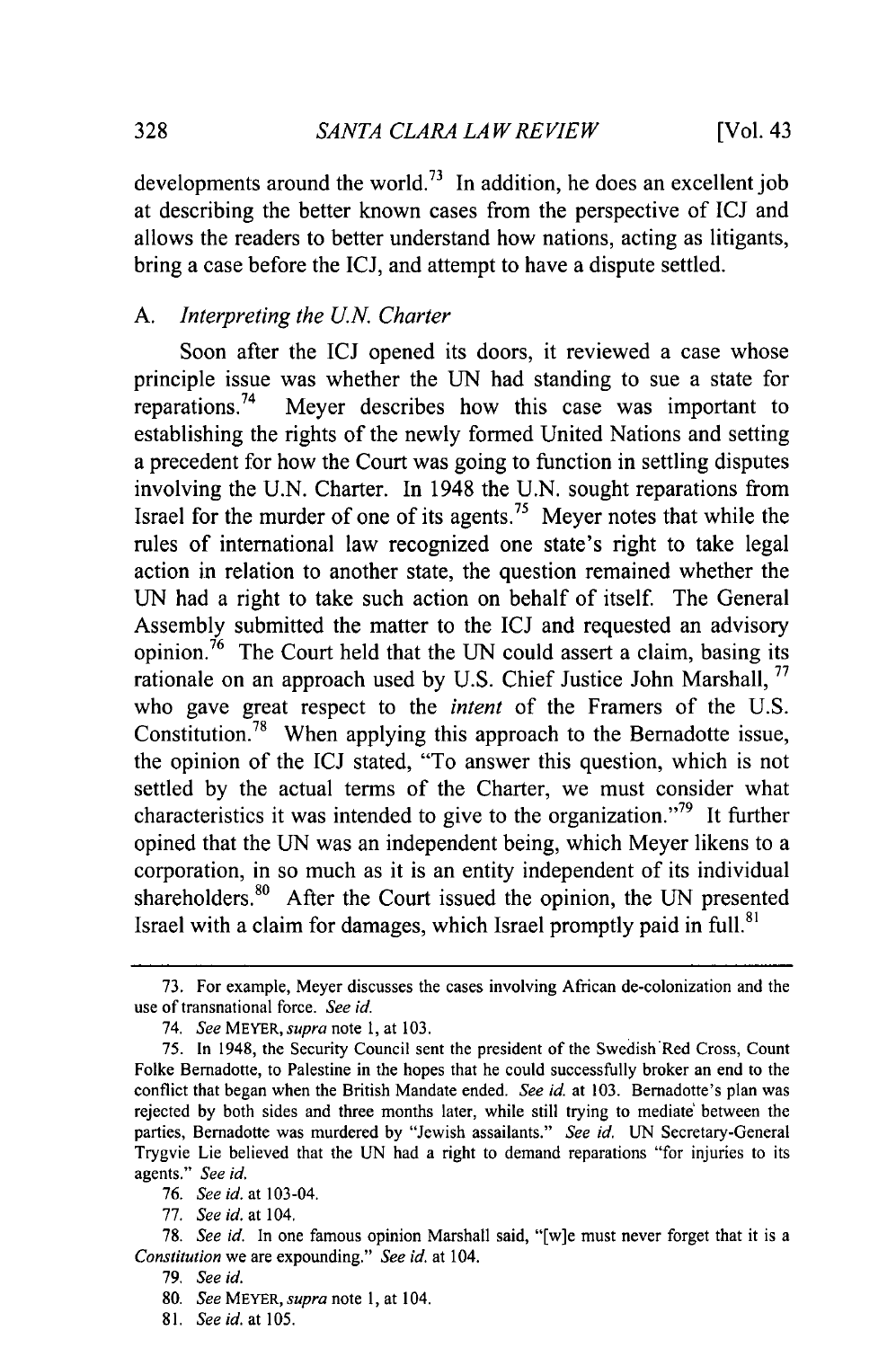Here, Meyer does a good job of using a case to show how the Court has played an important role in lending legitimacy to the UN, as both an independent body with its own rights and as a representative of its member nations. In addition, Meyer again shows how the ICJ holds the U.S. Supreme Court and its Justices in high regard as a model for interpreting a Constitution-or, in this case, the Charter.

# *B. Global Law*

The Court's decisions on the subject of transnational force and global law highlight the troubled relationship between the United States and the ICJ. $82$  Among these decisions are the cases involving Iran and Nicaragua. **83** In 1979, the U.S. Embassy in Tehran, Iran was taken over by demonstrators, and Embassy personnel were taken hostage.<sup>84</sup> Within days, the United States filed suit with the ICJ demanding that the hostages be freed.<sup>85</sup> The Court issued a preliminary injunction ordering the Americans to be released. $86$  The Iranians refused to comply and while the case was pending, the United States launched a botched rescue attempt.<sup>87</sup> Meyer argues that this move by the United States underscored the basic lack of respect for the Court.<sup>88</sup> Although the Court decided to award the United States reparations and ordered the release of the hostages, the Court issued a statement that "The Court... feels bound to observe that an operation undertaken in those circumstances, from whatever motive, is of a kind calculated to undermine respect for the judicial process in international relations."<sup>89</sup>

Meyer chronicles how the United States continued to show its disrespect for the Court during the Nicaragua case. In March 1981, President Reagan authorized the CIA to undertake covert operations against Nicaragua.<sup>90</sup> Nicaragua filed a complaint with the ICJ alleging that the United States' actions of supplying support for the insurgent force (contras) violated international law.  $91$  Meyer then details the various attempts that the United States made during this time to challenge the jurisdiction of the Court.<sup>92</sup> When the Court ultimately

- 83. *See id.*
- 84. *See id.*
- 85. *See id.*
- 86. *See* MEYER, *supra* note **1,** at 127.
- 87. *See id.* at 129.
- 88. *See id.*
- 89. *See id.*
- 90. *See id.* at 130.
- 91. *See id.* at 130-31.
- 92. *See MEYER, supra* note 1, at 131-34.

<sup>82.</sup> *See id.* at 127.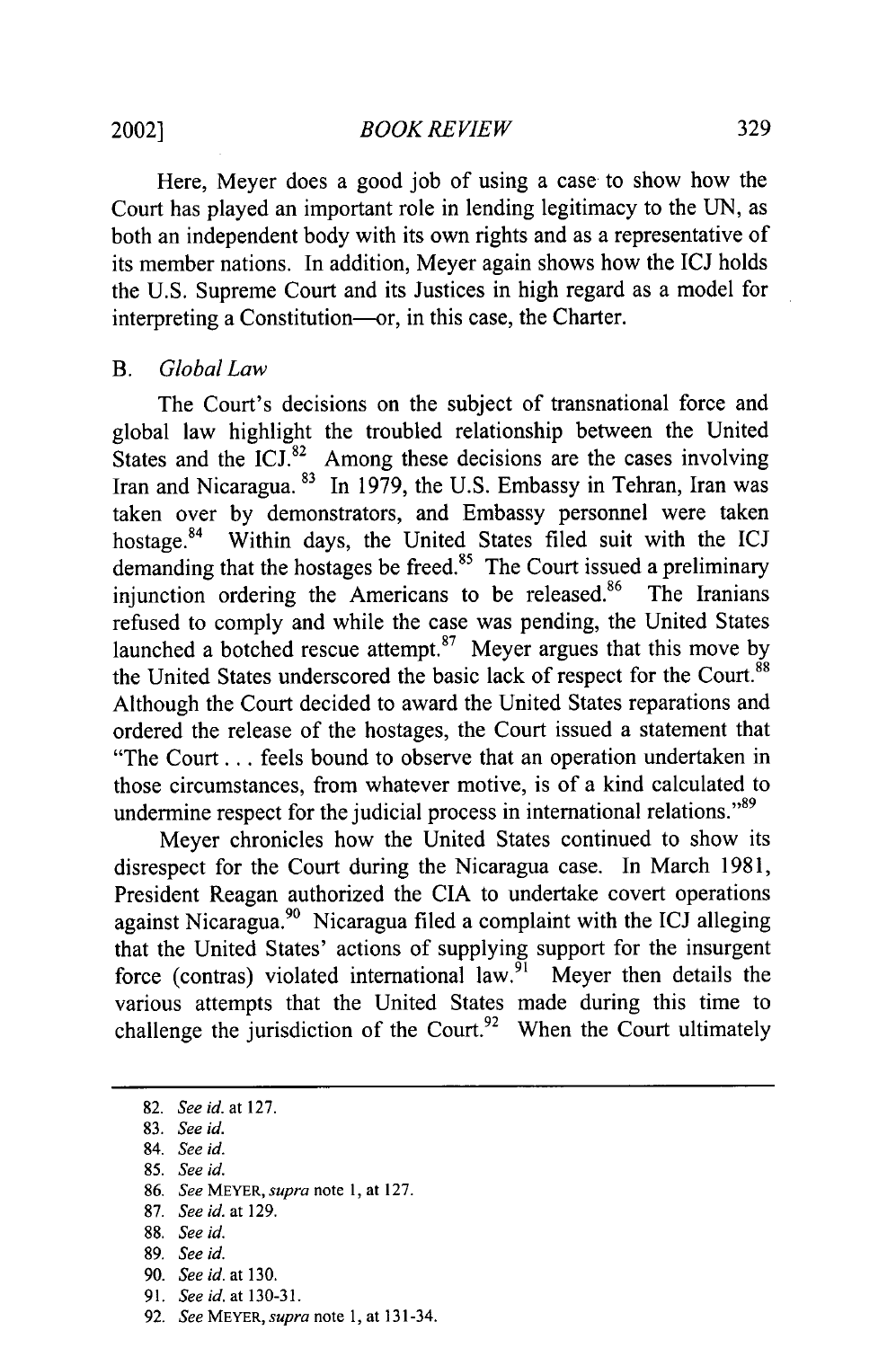ruled that the United States had consented to jurisdiction, America walked out of the proceedings and refused to participate.<sup>93</sup> Meyer gives the reader an accurate depiction of the reaction of the international community to the U.S. actions. However, the weakness in these chapters is that Meyer does not present a very in-depth discussion of why the United States behaved as it did. Thus, the reader is left only with a sense of how the rest of world thought America should have behaved.

Next, Meyer discusses the involvement of the ICJ in African decolonization.<sup>94</sup> Meyer notes the important role played by the Court in deciding the fate of Namibia<sup>95</sup> and Morocco.<sup>96</sup> In each of these cases, the ICJ was asked to determine ownership of an area of land that had previously been a colony of a western European nation.<sup>97</sup> In addition, Meyer highlights important decisions by the Court regarding an ownership dispute involving the English Channel islets of Minquiers and Ecrehos,<sup>98</sup> a dispute between Thailand and Cambodia over a historic temple,<sup>99</sup> and a border dispute between Nicaragua and Honduras. $100$  The decisions issued by the ICJ in each of these cases resulted in an end to that dispute. Meyer concludes this section with a discussion of how the Court has helped settle issues of continental shelf ownership,<sup>101</sup> coastal baselines<sup>102</sup> and fishing rights.<sup>103</sup> Again, Meyer highlights how the Court has successfully adjudicated the disputes in these cases.

To improve this section of the book, Meyer could have included a discussion of how the Court's involvement was viewed by other countries. Such insight would have juxtaposed the way foreign politicians and the public viewed the role of the ICJ with how the United States viewed the Court. This might help the reader to better understand why the United States, even today, is opposed to the Court's authority, especially considering all the cases in which disputes have been successfully resolved.

- 97. See id. at 139-54.
- **98.** See MEYER, supra note **1,** at **155-56.**
- 99. See id. at 157-58.
- **100.** See id. at 156-57.
- **101.** See id. at **164-65.**
- 102. See *id.* at 162-64.
- **103.** See id. at **166-69.**

<sup>93.</sup> See id. at **135-36.**

<sup>94.</sup> See id. at 139-54.

<sup>95.</sup> See id. at 139-50.

<sup>96.</sup> See id. at 150-54.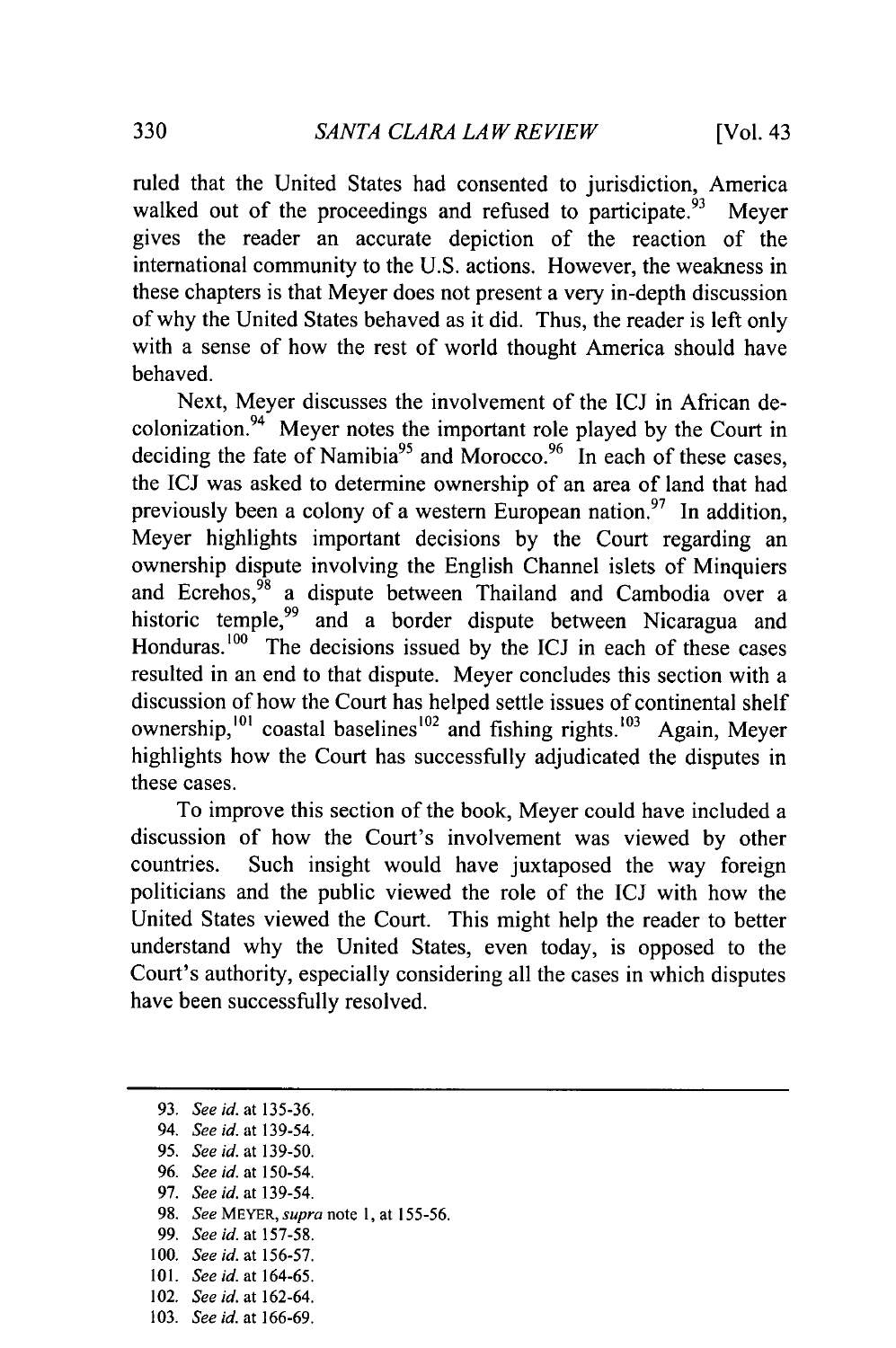#### *BOOK REVIEW*

# *C. The Early 90s: Court Jurisdiction is Ignored and Trumped*

Meyer next addresses the issue of what to do when a decision of the Court is ignored.<sup>104</sup> For the most part, decisions by the ICJ are accepted and the parties involved comply with the decision.<sup>105</sup> When the United States failed to recognize the Court's decision on Nicaragua, the Security Council attempted to decide upon measures to give effect to the judgment; the United States vetoed the Council's decision.<sup>106</sup> The result was that the United Nations could not enforce the decision.<sup>107</sup> Meyer argues, however, that the decision of the Court *did* have an impact on U.S. involvement in the region and ultimately played a large part in bringing an end to hostilities,<sup>108</sup> arguing that this can be seen in the relationship between the United States, Nicaragua, and the ICJ on the issue of reparations.<sup>109</sup> Although the United States again failed to recognize the jurisdiction of the Court, Meyer intimates that the involvement of the Court put pressure on the U.S. to settle the matter privately with Nicaragua rather than face reparations.<sup>110</sup>

Next Meyer describes the effort by Libya against the United States and the United Kingdom to enforce the Montreal Convention Treaty. In 1991, a District of Columbia grand jury indicted two Libyan nationals for the 1988 terrorist destruction of Pan Am Flight 103 over Lockerbie, Scotland.<sup>111</sup> The United States and the United Kingdom demanded from Libya that it turn over the two suspects, to which Libya responded that it would investigate the matter. The countries reiterated their demand, and Libya responded that it would submit the matter to the ICJ. 112 Under the Montreal Convention, to which the United States, the United Kingdom, and Libya are all signatories, any matter upon which the parties cannot agree to submit to arbitration may be taken to the World Court.<sup>113</sup> The UN imposed drastic sanctions against Libya

- 109. *See id.* at 185-86.
- 110. *See* MEYER, *supra* note **1,** at 185-86.

113. *See id.*

<sup>104.</sup> *See* MEYER, *supra* note 1, at 171-81.

<sup>105.</sup> *See id.* at **171.**

<sup>106.</sup> *See id.* at 174-75. Meyer points out that the UN Charter provided that a party to a dispute should not participate in voting on a matter to which it is a party. *See id.* at 174. Meyer further notes that though the U.S. veto could be ignored in this instance, no member of the Council raised the issue. *See id.* at 175.

<sup>107.</sup> *See id.* at 174-75.

<sup>108.</sup> *See id.* at 175.

**<sup>111.</sup>** *See id. at 195.*

<sup>112.</sup> *See id.* at 195-96. Though the ICJ cannot hear matters of an individual's criminal guilt or innocence, Libya sought to have the ICJ look at the enforceability of the Montreal Convention. *See id.* at 196.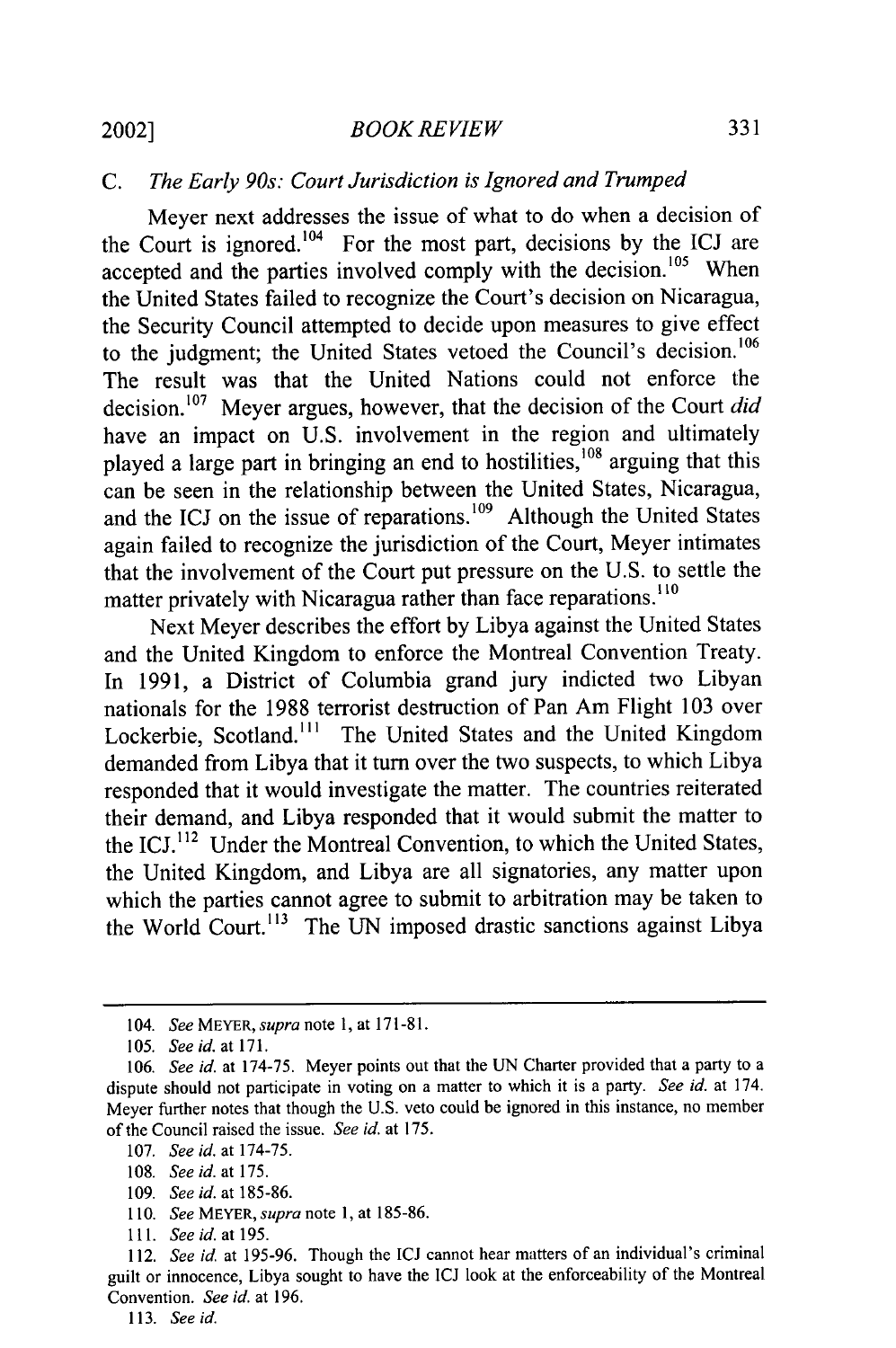for its failure to turn over the accused.<sup>114</sup> However, Libya argued that the United States and United Kingdom were bound to seek resolution of the matter before issuing sanctions.' *15* In such cases, where there is conflict as to whether to apply the UN Charter or a treaty between states, the UN Charter trumps.<sup>116</sup> Libya ultimately declined to surrender, and the UN promptly imposed sanctions. $117$ 

In the book's final chapters, Meyers looks at the issues most currently facing the Court. As Court President Sir Robert Jennings reported, "after decades of underuse the Court now has a full docket of important cases."<sup>118</sup> Included in these cases are issues of "humanitarian intervention" in Kosovo<sup>119</sup> and ownership of East Timor.<sup>120</sup> Finally, Meyer looks at the possibility of Court intervention in the issue of nuclear arms testing and proliferation.<sup>121</sup>

By including such timely issues in the book, Meyer connects the past decisions of the ICJ to the issues of today. This connection aids the reader in understanding how the history of the Court is relevant to issues that international law presently faces.

#### V. WAS THE COURT A SUCCESS OR A FAILURE?

Bernard Loder, a Dutch representative, stated at the establishment of the World Court in 1920, that "administer[ing] justice between two contesting parties only after having obtained their mutual consent[,]... agreement on the wording of the complaint[,] and [] choice of judges" would be "not worth the trouble." $122$  Meyer suggests that if viewed through the eyes of Andrew Carnegie or other peace enthusiasts of the early twentieth century, the answer to whether it was "worth the trouble" may well be "no." $123$  The Court did not abolish or prevent war, nor has the Court become a court of "compulsory jurisdiction."<sup>124</sup> Meyer clearly sees this absent aspect as the failing point of the Court, if it has failed at all. $^{125}$ 

- 118. *See id. at217.*
- 119. *See id.* at 223-26.
- 120. *See id.* at 221-24.
- 121. *See id.* at 227-34.
- 122. *See* MEYER, *supra* note 1, at **205.**
- 123. *See id.* at 206.
- 124. *See id.* at 206-07.

125. However, other disagree with the idea of the Court as a failure. For example, Jane Addams said:

[T]his great war cannot stamp International Arbitration as a failure .... When the

<sup>114.</sup> *See id.* at 200.

<sup>115.</sup> *See id. at 198.*

<sup>116.</sup> *See* MEYER, *supra* note 1, at 200.

<sup>117.</sup> *See id. at* 198.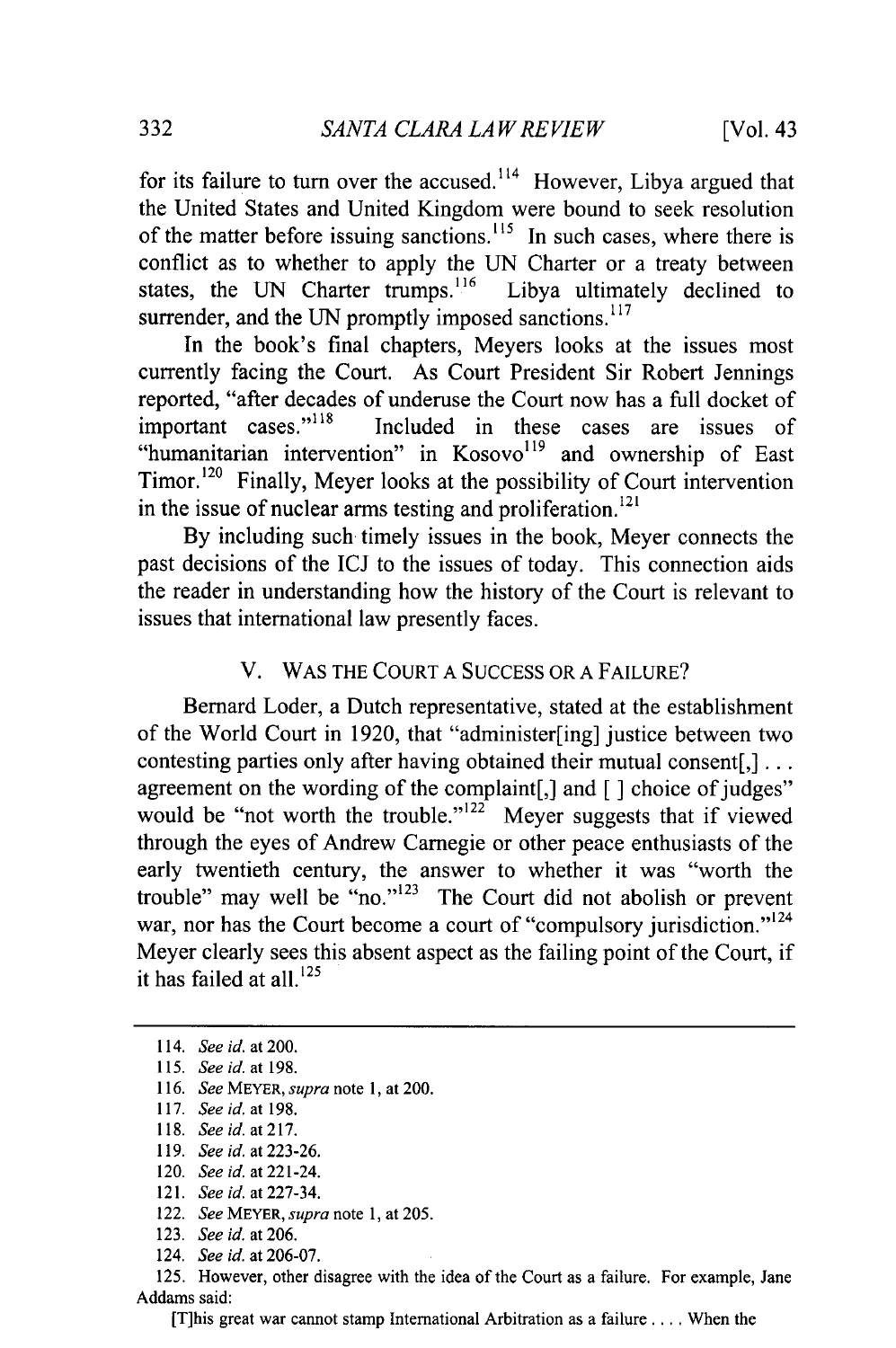Meyer documents the early support of the United States-in the form of Presidents, congressmen, Supreme Court Justices, and law school deans and professors-to settle disputes through persuasive means.<sup>126</sup> In so doing, Meyer suggests that what continues to make the question itself, "Was it worth the trouble?" even a consideration hinges on the United States maintaining its stance of immunity from the Court's judgment. 127

Meyer says that it is easy to question the effectiveness of a World Court, yet no court has power of its own-it must be given its power from the community it serves.<sup>128</sup> He believes the fact that most of the Court's decisions have been followed demonstrates that the Court has been given this power.<sup>129</sup> However, Meyer makes no mention made of exactly why the United States refrains from compulsory jurisdiction. One possibility is that the United States trusts the judicial process, but not when it comes to war—a principle that has been articulated in several U.S. Supreme Court decisions. $130$  This principle was best articulated by Justice Frankfurter in his concurrence in *Dennis v. United States:131*

History teaches that the independence of the judiciary is jeopardized when courts become embroiled in the passions of the day and assume primary responsibility in choosing between competing political, economic and social pressures. Primary responsibility for adjusting the interests which compete in the situation before us of necessity belongs to the Congress.<sup>132</sup>

# VI. CONCLUSION

Meyer's book is a rare gem from a knowledgeable author willing to help readers understand the history of the World Court and the

*Id.* at 37.

- 128. *See* SGI website, *supra* note 12.
- 129. *See* SGI website, *supra* note 12.

131. 341 U.S.494 (1951).

thirteen original states united and each agreed.., to submit all differences to a Supreme Court... [the founders] had every right to look forward to centuries of unbroken peace, although in less than seventy-five years these States were engaged in a prolonged civil war. Yet no one would call our Federal Government a failure nor the establishment of the Supreme Court a mistake.

<sup>126.</sup> *See id.* at 209.

<sup>127.</sup> *See id.* at 216.

<sup>130.</sup> *See, e.g.,* Schneck v. United States, 249 U.S. 47, 52 (1919) ("When a nation is at war many things that might be said in time of peace are such a hindrance to its effort that their utterance will not be endured so long as men fight and that no Court could regard them as protected by any constitutional right."); *see also* Dennis v. United States, 341 U.S. 494 (1951).

<sup>132.</sup> *See id.* at 525.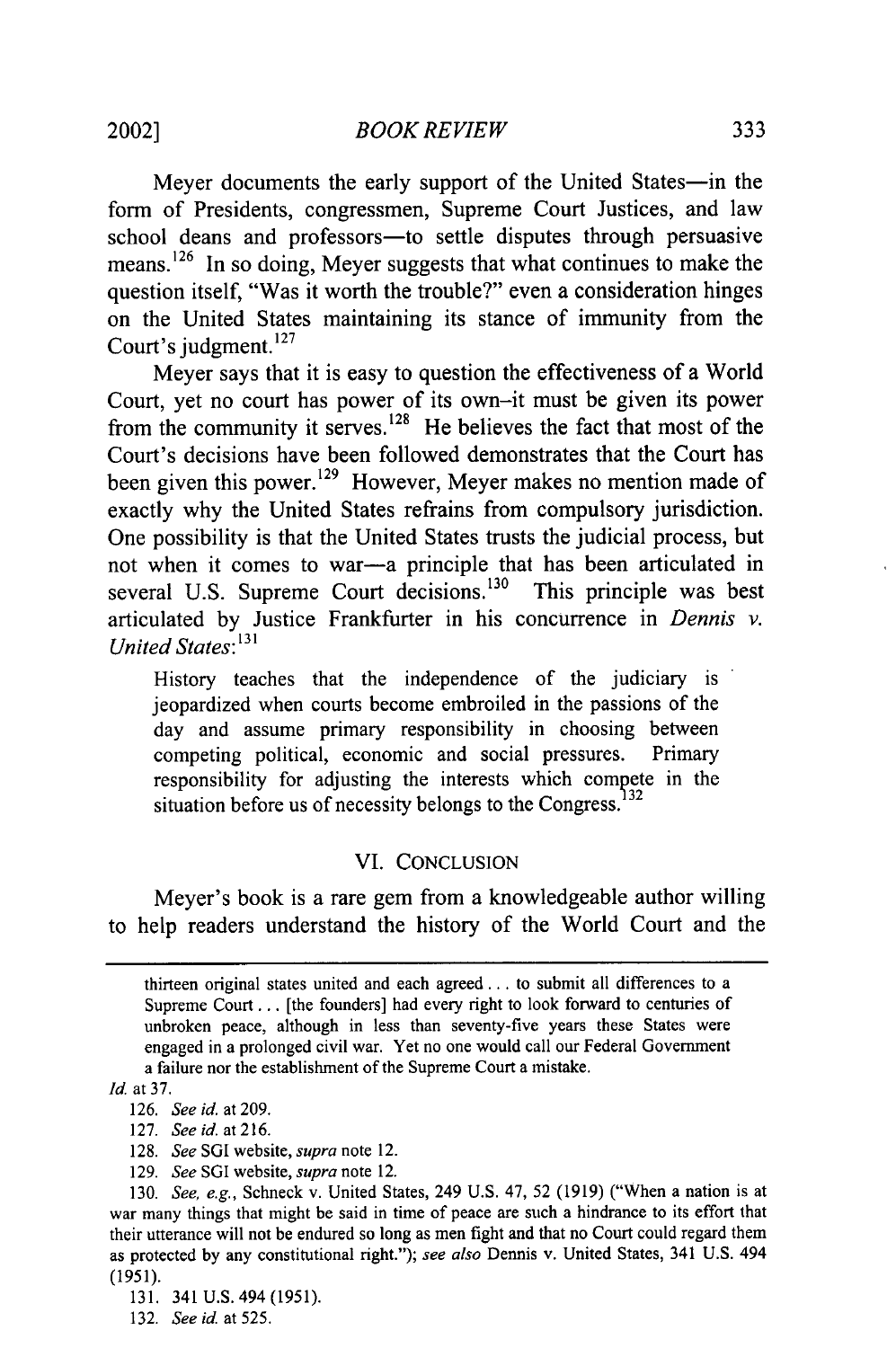United States' contribution to it. He succeeds in this ambitious task, and the result is both readable and engaging. The book provides a plethora of information as to specific court decisions and makes a valiant effort at organizing the decisions into coherent groupings. Despite the massive number of international law decisions handed down by the Court, Meyer deftly guides the reader through the cases without getting bogged down in the minutiae of each decision. Further, beginning with a time when the Court was just an idea of a few visionaries gives true context to the story, as does Meyer's prophesizing about the future of the Court.

The World Court in Action: Judging Among Nations comes at a time when international relations have been highlighted through recent events both domestically and abroad. For example, the United States has come under intense scrutiny by international human rights agencies in the past year as a result of detaining many immigrants and foreign nationals after the terrorist attacks of September 11, 2001.<sup>133</sup> The United States has held foreign national detainees without access to their respective consulates, in violation of the Vienna Convention on Consular Relations.<sup>134</sup> Such behavior seems hypocritical in light of the aforementioned United States protest when Americans were held hostage in Iran.<sup>135</sup> As many Americans believe that now is the time for the U.S. to reconsider its international position, Meyer's book comes at the perfect time for readers to revisit the idea of an international court of justice.

Yet, Meyer's advocacy of the utility of the World Court may be the source of the one shortcoming of the book  $-$  that it is a bit of a onesided story. One can chalk this up to the habit of the lawyer of being a "zealous advocate" for his cause, or perhaps to Meyer's persistent belief in the power of a "true" Court to substitute law for war. Fortunately, Meyer's apparent bias does not detract much from the quality of the story as a whole.<sup>136</sup> Nevertheless, the reader is left

<sup>133.</sup> *See* Richard A. Serrano, *Response to Terror: The Detainees Isolation, Secrecy Veil Most Jailed in Roundup Investigation,* L.A. TIMES, Nov. 4, 2001, at **Al.**

<sup>134.</sup> *See* William J. Aceres, International Civil Liberties Report 2000 at *5, available at* http://archive.aclu.org/library/iclr/2000/iclr2000\_5.pdf (last visited August 23, 2002) (citing Vienna Convention on Consular Relations, April 24, 1963, 21 UST 77, TIAS No. 6820). Article 36 of the Vienna Convention provides that foreign nationals must be made aware of their right to communicate with consulate officials, and if requested, to notify the consulate that the foreign national requests assistance. Despite U.S. ratification in 1963, U.S. compliance has been questionable. *See id.*

<sup>135.</sup> *See supra* note 85 and accompanying text.

<sup>136.</sup> Other than brief mentions, Meyer leaves out the arguments of the United States (and others) for refusing to succumb to compulsory jurisdiction. This weakens the argument to some extent because the reader is left wondering why the material is omitted. Is it to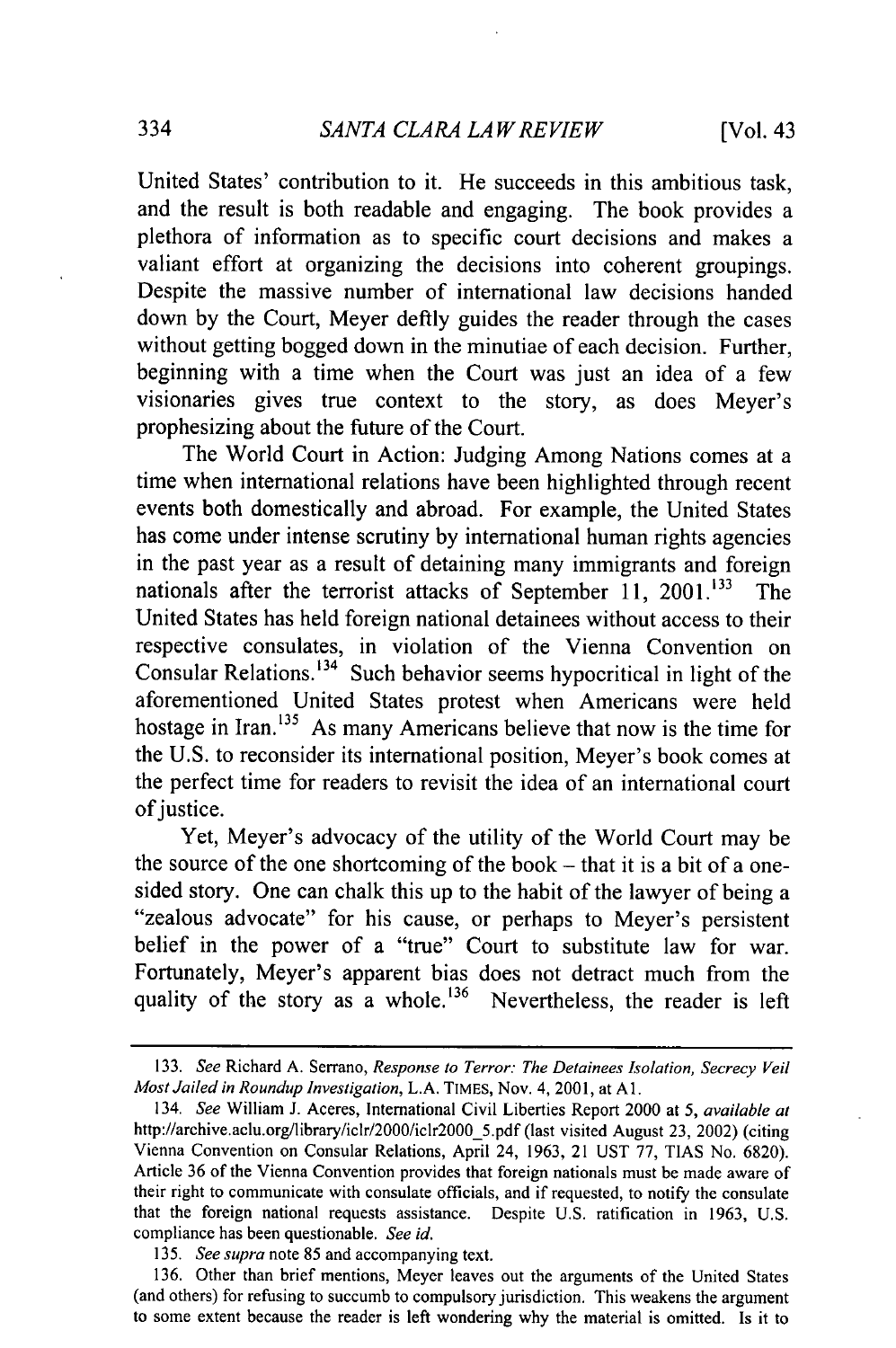2002]

335

feeling much as Meyer sees the World Court of today: without full access to the dispute, and thus unable to see the facts and form conclusions as a truly neutral third-party.

more zealously argue his case? Is it because the facts are damaging? Alternatively, would the arguments on the other side be so minimal as to actually strengthen Meyer's points if added?